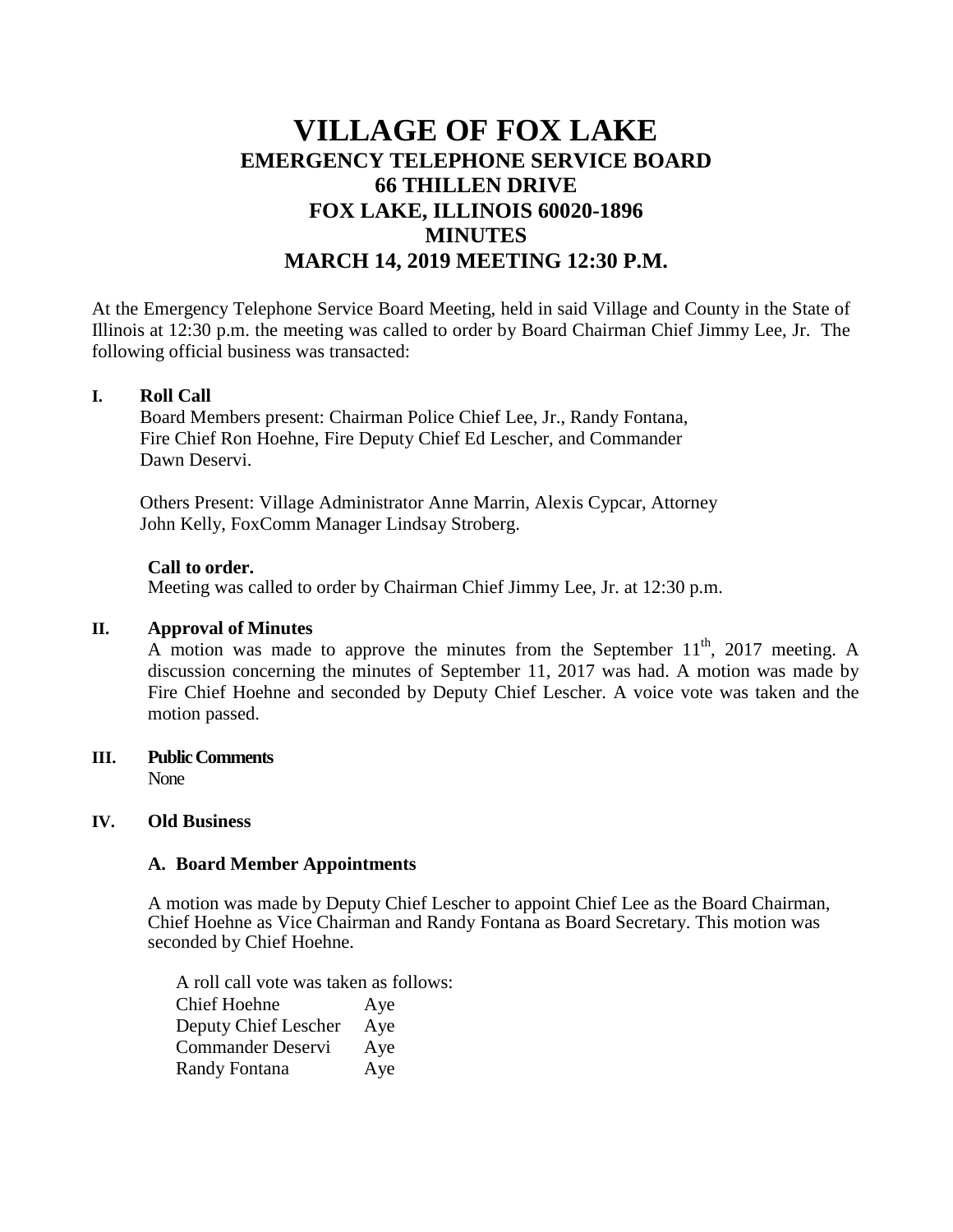#### None Opposed- *Motion Carried*

#### **B. 911 Surcharge Funds Discussion**

A discussion was had concerning the collection and authorized use of 911 surcharge funds. Attorney Kelly provided a short explanation of the history of 911 funds, how they are collected and distributed and the authorized uses of the funds. The funds are collected by the State of Illinois through a tax on telephone services. The collected funds are distributed to various ETSB's based on the registered address of the telephone service subscribers in relationship to the ETSB service areas. The funds must be expended to provide 911 services and the uses of surcharge funds are restricted by statute. The Fox Lake ETSB distributes the fund to offset the cost of providing 911 services to the Fox Lake ETSB residents. Currently 911 Services are provided through FoxComm, a 911 center operated by the Village of Fox Lake.

Currently, 911 surcharge money collected by the State for the agencies being served by FoxComm but not included in the Fox Lake ETSB is being paid to Lake County ETSB. Chairman Lee inquired if Fox Lake could receive those funds. Mr. Kelly provided some information concerning the Village of Deerfield investigating whether the Statewide 9-1-1 Administrator has authority to reallocate surcharge funds. There are some varying opinions concerning these issues. Mr. Kelly suggested that the Board delay attempting to collect these funds and potential litigation awaiting a decision of the State 911 Administrator. Once she makes a ruling in the Deerfield case the Board can make a decision to move forward with the request as well.

#### **C. 911 Surcharge Disbursement**

The total revenue received from 911 surcharge funds for the period of time since the last Fox Lake ETSB Board meeting for the period of 7/1/18-9/30/18 totaling \$11,192.77, and for the period of 9/1/17-6/30/18 was \$209,307.70.

The Village of Fox Lake presented documentation for authorized expenses related to the operation of FoxComm exceeded the amount collected.

#### **D. Motions Concerning 911 Surcharge Disbursements if Any**

A motion was made by Deputy Chief Lescher to approve a transfer of the funds to the Village of Fox Lake to reimburse Fox Lake for authorized 911 System expenses. The motion was seconded by Chief Hoehne.

A roll call vote was taken as follows: Chief Hoehne Aye Deputy Chief Lescher Aye Commander Deservi Aye Randy Fontana Aye

None Opposed – *Motion Carried*